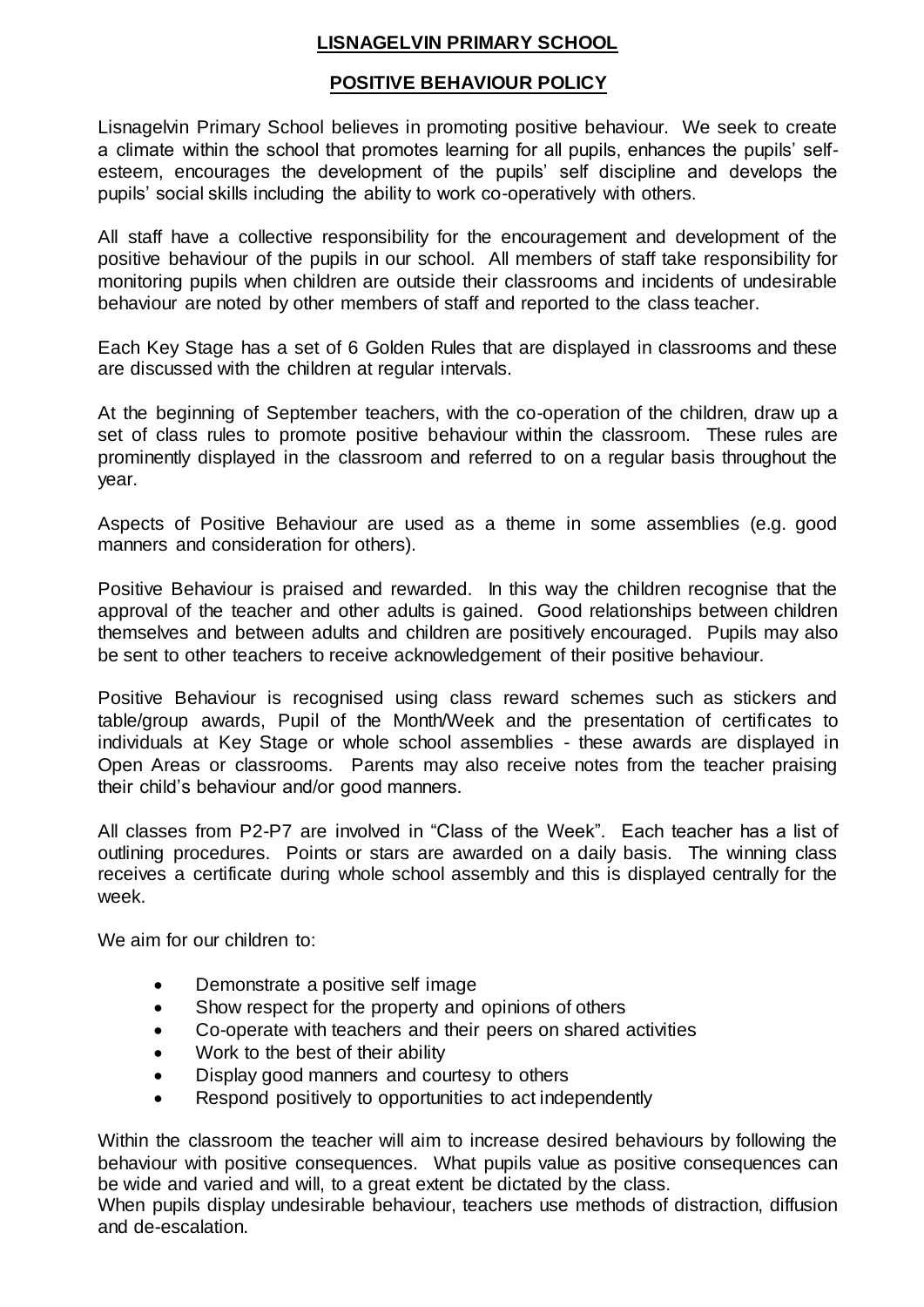If the undesirable behaviour persists, specific strategies and a hierarchy of negative consequences are used, varying from mild to increasing severity.

### **Strategies**

- Eve contact
- Non-verbal signals
- Moving to proximity of the pupil
- Reminder of the class rules
- A quiet word on a one to one basis
- Expression of disappointment in their behaviour
- Ignoring the behaviour and commenting on the positive behaviour of others
- Verbal reminder of the consequences of the behaviour

### **Sanctions**

- Sunshine behaviour charts in Primary 1 and 2
- Noting the pupil's name  $-3$  times leading to firmer consequences  $-$  deleting the pupil's name for desirable behaviour
- Isolating the pupil within the classroom for an appropriate amount of time
- Sending the pupil with his/her work to another classroom
- Loss of break/lunch time (eg pupil owes teacher 5 minutes for loss of teaching time during class)
- Pupils must be supervised when being kept in class

At lunchtime in order to provide a deterrent for inappropriate behaviour staff will supervise children for a period of time – out in a designated classroom.

## **Time-Out**

At lunchtime, in order to provide a deterrent for inappropriate behaviour, staff will supervise children for a period of "Time-Out" in a designated classroom.

A child will be sent to Lunchtime "Time-Out" for any of the following reasons:

- Fighting / physical contact / abuse
- Bad language
- Out of bounds areas
- Disrespectful behaviour towards adults/children
- Persistent disobedience
- Vandalism
- Throwing missiles
- Spitting

After three lunchtime "time-outs" parents will be informed by the Principal.

Teachers must always ensure that they are consistent and fair, that they criticise the behaviour NOT the pupil and that every day starts afresh.

When unacceptable behaviour persists, after classroom strategies and sanctions have failed, the pupil is referred to a senior member of staff. (A red card system operates in circumstances where a teacher requires extra support from the Principal). These referrals are noted and the parent informed by direct contact or a letter.

Teachers record and date details of persistent undesirable behaviour or incidents of a serious nature that are referred to senior members of staff or the Principal.

All incidents of unacceptable behaviour are reported in the first instance to the class teacher. For persistent or more serious incidents the child will be reported to the Head of Key Stage. If there is no improvement at this stage, the Head of Key Stage will refer the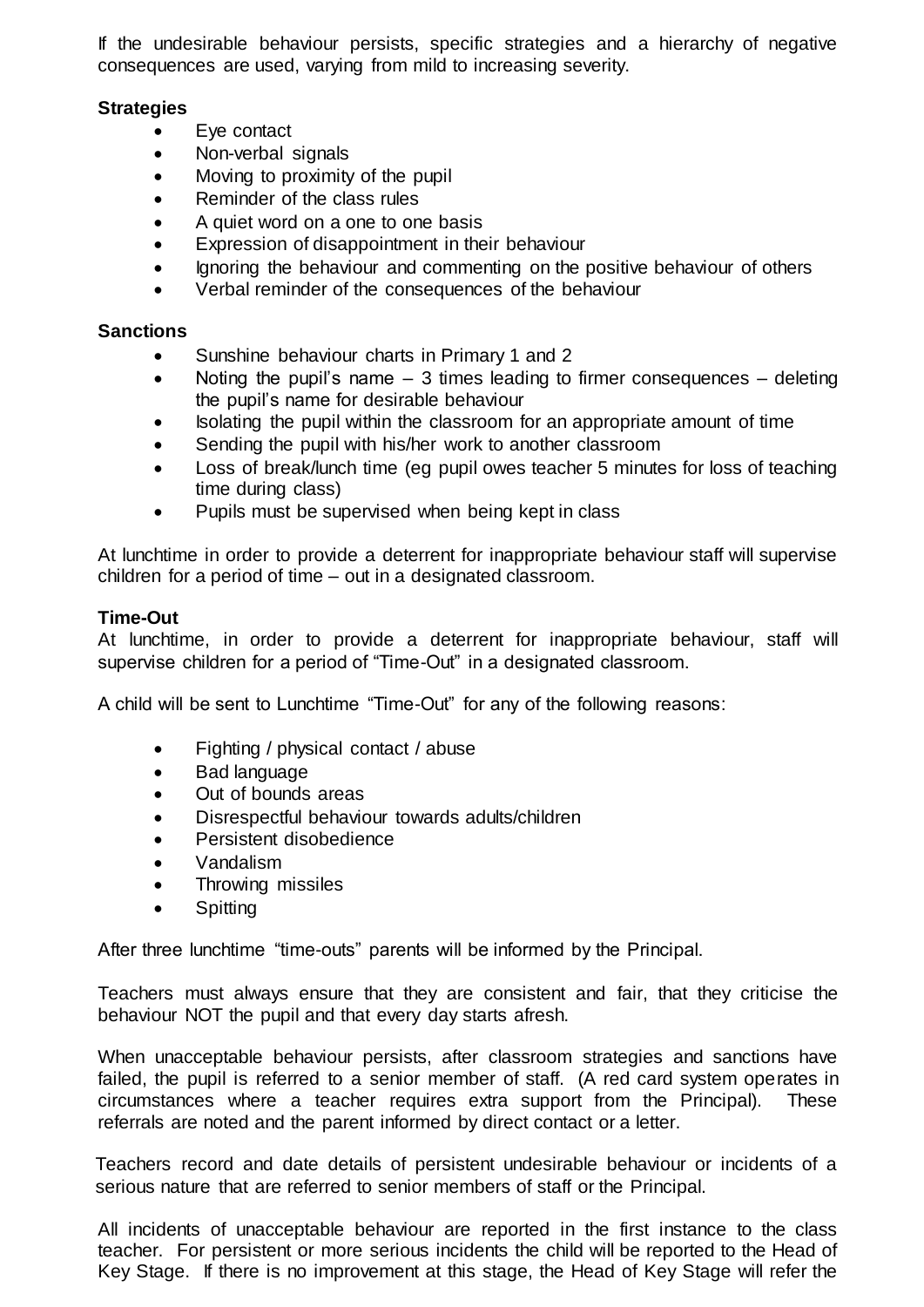matter to the vice-principal. The final sanction will be to report the matter to the principal who will then inform the parents.

In the case of a very serious incident, referral is made immediately to the Principal or Vice-Principal.

These incidents include:

- Wilfully hurting another pupil or member of staff
- Wilfully destroying property
- Engaging in behaviour that stops the class from functioning
- Overtly refusing to do what he/she is told to do

Parents are then invited into the school for a pre-arranged meeting with the Principal and class teacher and, if appropriate, the pupil.

In response to the Special Education and Disability Order 2005, the amended policy acknowledges the rights of the peers of children who display extreme behaviour problems. Only the Principal or his representative has the authority to suspend a pupil. Suspensions (and if necessary, expulsions) will be carried out in accordance with the Department of Education guidance and the Western Education and Library Board's Scheme for the Suspension and Expulsion of Pupils in Controlled Schools.

The decision to suspend a pupil should be taken in any of the following circumstances:

- In response to incidents of a serious nature as set out above
- When to allow the pupil to remain at school would pose a serious threat to the health and safety of the pupils or staff in the school
- After a range of alternative strategies to modify the pupil's behaviour and encourage more positive attitudes have been tried and repeatedly failed

In addition, the decision to suspend a pupil should only be taken:

- After all the relevant facts and the evidence to support the allegations have been examined
- After the pupil concerned has had an opportunity to put his/her side of the case and others involved have had an opportunity to give their version of the events
- At a time when a responsible adult is at home to receive the pupil

Teachers encourage YOYOB – "You Own your Own Behaviour" and praise pupils who acknowledge their unacceptable behaviour and offer a genuine apology.

*During the current Covid-19 pandemic, a mixture of in-school and blended learning will take place. Pupils will be expected to behave in a manner which does not place themselves or anyone else at risk. To this end, the Expectations Contract (Appendix 1) MUST be adhered to.* 

*(June 2020)*